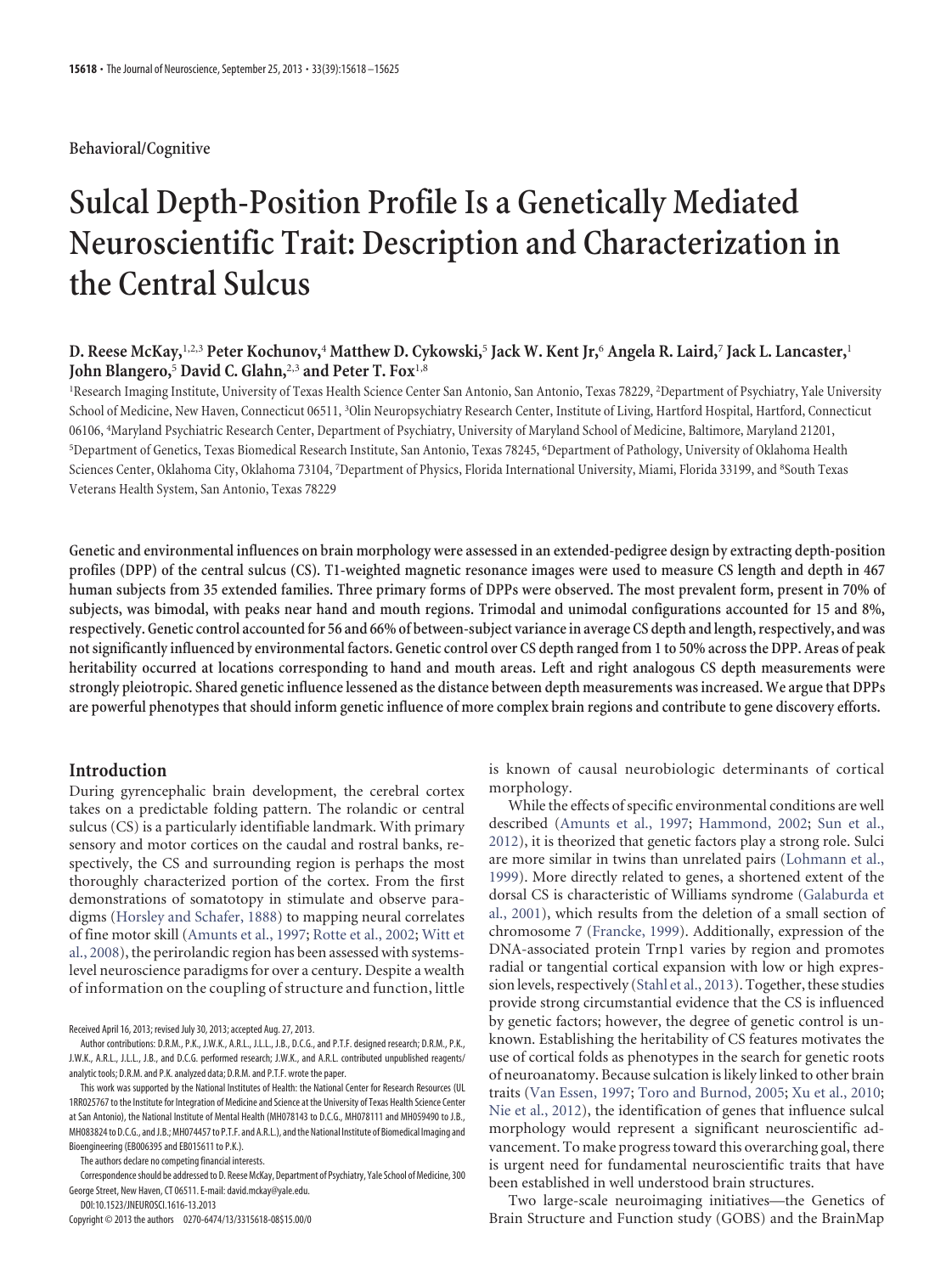database—were used to investigate the role of genetic factors in the established structure–function coupling of the CS. We treated CS depth as a continuous phenotype spanning the entire fundus by measuring its depth at 100 successive points, thus producing a depth-position profile (DPP). The functional importance of genetic influence was interpreted meta-analytically. We also tested for brain-behavior pleiotropy (shared genetic influence) using performance on a dextral speeded task. From these analyses, we propose the notion that the degree of genetic control of sulcal depth is an index of functional specialization.

In effort to provide foresight for future imaging-genetic studies, we also used DPPs to glean general principles from maps of shared genetic and environmental influences. Formally characterizing factors that influence the CS will better our understanding of the perirolandic region and should provide guidance for genetic investigations of less understood areas of the cortex.

## **Materials and Methods**

*Subjects.* Studies using large extended pedigrees have multiple benefits compared with twin designs, including increased power to detect heritable effects, less confounding of genetic effects with shared environmental effects because of the inclusion of multiple households within pedigrees, and greater mathematical power to localize and identify causal quantitative trait loci [\(Blangero, 2004\)](#page-6-4). In this study, we examined 467 Mexican-American individuals from 35 large extended pedigrees (average family  $size = 9$  people; range  $= 5 - 32$ ) who have participated in the GOBS study to date. Participants were 61% female, ranged in age from 19 to 85 years (mean  $\pm$  SD = 47.7  $\pm$  13.4 years) and were >90% right-handed. Handedness was assessed with the Edinburgh handedness inventory [\(Oldfield,](#page-7-9) [1971\)](#page-7-9). Individuals in this cohort have actively participated in genetics research for over 15 years and initially were randomly recruited with the constraints that they are of Mexican-American ancestry, part of a large family, and live within the San Antonio, TX region. In the current study, individuals were excluded for magnetic resonance imaging (MRI) contraindications, history of neurological illness, stroke or other major neurological event. All experiments were undertaken with the understanding and written consent of each subject on forms approved by the institutional review board at the University of Texas Health Science Center of San Antonio.

*MR imaging.*Imaging was performed using a Siemens 3 T Trio scanner and a multichannel phase array head coil. T1-weighted images of 800  $\mu$ m isotropic resolution were acquired using a retrospective motioncorrected protocol [\(Kochunov et al., 2006\)](#page-6-5). Under this protocol, seven full-resolution volumes were acquired using a 3D TurboFLASH sequence with an adiabatic inversion magnetization preparation contrast pulse (scan parameters: TE/TR/TI =  $3.04/2100/785$  ms, flip angle =  $11^{\circ}$ ). These optimized parameters enabled uniform tissue contrast across the imaging volume.

*Preprocessing.* The procedure to prepare images for extraction of sulcal phenotypes consisted of the following steps: removal of nonbrain tissue [\(Smith, 2002\)](#page-7-10), correction for spatial variations in intensity [\(Zhang et al.,](#page-7-11) [2013\)](#page-7-11), and global spatial normalization [\(Smith et al., 2004\)](#page-7-12). Global spatial normalization was used to reduce intersubject variability in global brain size, shape, and orientation by spatially registering all images to a Talairach-compliant population-based template using a nine parameter, affine, linear transformation [\(Kochunov et al., 2002\)](#page-6-6). This lessened the impact of highly heritable variability in brain volume, focusing subsequent genetic analyses on regional variance of sulcal structures rather than variance associated with whole brain size [\(Rogers et al., 2007; 2010;](#page-7-13) [Kochunov et al., 2010\)](#page-6-7). Last, all images were resliced to isotropic 800  $\mu$ m spacing using a 3D, 15 voxel wide sinc interpolation kernel.

*Extraction of phenotypes.* Images were imported into the BrainVISA database system [\(www.brainvisa.info\)](http://www.brainvisa.info) and processed with the sulcal extraction and identification pipeline [\(Mangin et al., 2004\)](#page-7-14) and a freely available library of morphological tools [\(www.nitrc.org/projects/brainvisa\\_ext/;](http://www.nitrc.org/projects/brainvisa_ext/) [Kochunov et al., 2012\)](#page-6-8). Sulcal structures were extracted as the medial surface between two adjacent gyral banks. The BrainVISA neural network-based



<span id="page-1-0"></span>Figure 1. Quantifying sulcal depth. The top ridge curve (green/black line) was defined by the locations of the intersection between sulcal body and the exterior convex hull. Locations were then used to define a plane orthogonal to the top ridge curve and the sulcal body. The most distal coplanar point on the sulcal body defined a point on the bottom ridge (red/black line). Each of the 100 depth measurements down the sulcal mesh was calculated as the length of a curve that connected equidistant points on the top ridge and the fundus, thus constituting a DPP.

#### <span id="page-1-1"></span>**Table 1. Published studies employing fingertapping tasks used in the meta-analysis**

| Publication<br>Type of movement<br>Blinkenberg et al., 1996<br>Fingertapping |                          | # of subjects |  |
|------------------------------------------------------------------------------|--------------------------|---------------|--|
|                                                                              |                          | 8             |  |
| Ramsey et al., 1996                                                          | Fingertapping            | 9             |  |
| Sadato et al., 1996                                                          | Fingertapping            | 10            |  |
| Joliot et al., 1998                                                          | Fingertapping            | 5             |  |
| Joliot et al., 1999                                                          | Fingertapping            | 8             |  |
| Gelnar et al., 1999                                                          | Fingertapping            | 8             |  |
| Gerardin et al., 2000                                                        | Finger flexion/extension | 8             |  |
| Jäncke et al., 2000a                                                         | Fingertapping            | 11            |  |
| Jäncke et al., 2000b                                                         | <b>Button Press</b>      | 8             |  |
| Lutz et al., 2000                                                            | Fingertapping            | 10            |  |
| Indovina and Sanes, 2001                                                     | <b>Button press</b>      | 9             |  |
| Kuhtz-Buschbeck et al., 2003                                                 | Fingertapping            | 12            |  |
| Lerner et al., 2004                                                          | Fingertapping            | 10            |  |
| Wilson et al., 2004                                                          | <b>Finger movement</b>   | 10            |  |
| Aoki et al., 2005                                                            | Fingertapping            | 10            |  |
| De Luca et al., 2005                                                         | Fingertapping            | 14            |  |
| Denslow et al., 2005                                                         | Fingertapping            | 11            |  |
| Rounis et al., 2005                                                          | Fingertapping            | 8             |  |
| Yoo et al., 2005                                                             | Fingertapping            | 10            |  |
| Lehéricy et al., 2006                                                        | Fingertapping            | 12            |  |

Activations from 191 subjects contributed to the localization of fingertapping.

sulcal identification algorithm was used to identify and label CS. For primary sulci, such as the CS, this process is  $>95\%$  accurate (Rivière et al., 2002); labeling in each subject was reviewed by two skilled neuroanatomists. Mislabels were manually corrected. A 2D ribbon representing each CS was extracted for subsequent measurements.

CS depth was calculated as the path length on the sinuous sulcal surface from the outermost [\(Fig. 1,](#page-1-0) green/black line) to the innermost (red/ black line) boundary of the sulcus. This method [\(Kochunov et al., 2010\)](#page-6-7) is computationally improved but theoretically analogous to that used in our prior report on the CS [\(Cykowski et al., 2008\)](#page-6-9). One hundred path lengths of equidistant spacing on a single CS constituted a DPP. Average CS depth was calculated by taking the mean of the 100 depths from each hemisphere (hemispheric phenotypes; [Table 1\)](#page-1-1) or the mean of the 200 depths from each brain (global phenotypes; [Table 1\)](#page-1-1).

Depth was measured at 100 points down each subjects' CS; however, we excluded the first and last 10 measurements when conducting DPPbased genetic analyses (see [Figs. 3–](#page-3-0)[5\)](#page-4-0). This exclusion criteria was applied to make alignment and comparison to results reported in Talairach space more reliable, as the CS often branches near the Sylvian and interhemispheric fissures, which caused spikes in depth measurements. In our previous research, scaling of individual sulci based on overall length provided a better overlap in regional sulcal features in both humans and primates [\(Cykowski et al., 2008;](#page-6-9) [Hopkins et al., 2010\)](#page-6-10). The approximate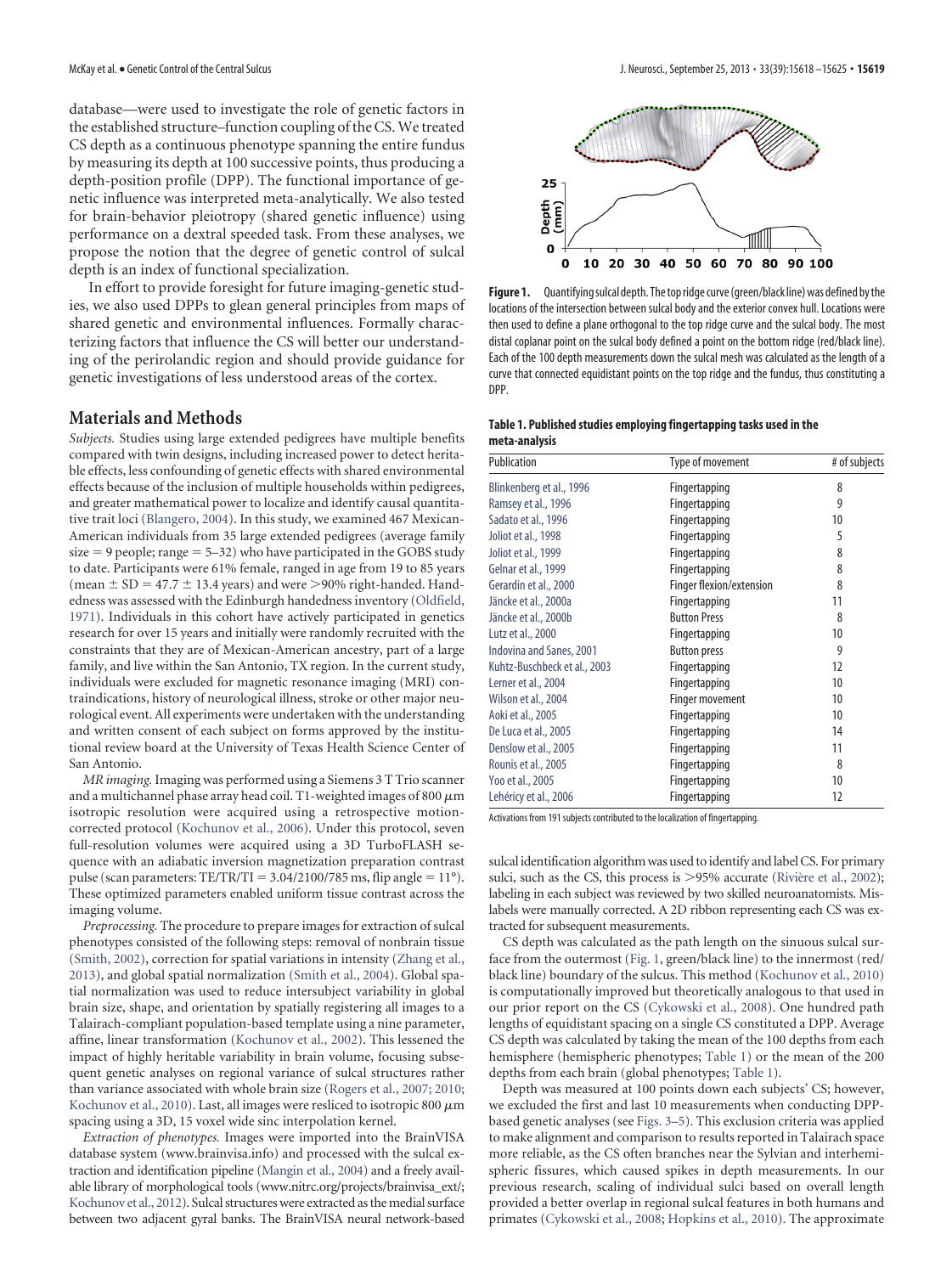range of our sampling in Talairach space was  $25 < z < 70$ , which corresponded to points 100:1 in CS space. That is, location 1 (Talairach  $z \approx 70$ ) was nearest to the interhemispheric fissure and location 100 (Talairach  $z \approx 25$ ) was nearest to the Sylvian fissure.

*Quantitative genetic analyses.* Variance components methods, as implemented in the Sequential Oligogenic Linkage Analysis Routines (SOLAR) software package [\(Almasy and Blangero, 1998\)](#page-5-2), were used for all genetic analyses [\(http://www.nitrc.org/projects/se\\_linux/\)](http://www.nitrc.org/projects/se_linux/).

Heritability  $(h^2)$  is the proportion of total phenotypic variance  $(\sigma^2$ <sub>p</sub>) that is accounted for by additive genetic factors, and is assessed by contrasting the observed phenotypic covariance matrix with the covariance matrix predicted by kinship ( $h^2 = \sigma^2$ <sub>G</sub>/ $\sigma^2$ <sub>p</sub>), where  $\sigma^2$ <sub>G</sub> is the genetic variance due to additive genetic factors, and  $\sigma^2$ <sub>E</sub> is the variance due to environmental effects. High heritability indicates that the covariance of a phenotype is greater among more closely related (genetically similar) individuals.

Significance of heritability was tested by comparing the  $\log_{e}$  likelihood of the model in which  $\sigma^2_{\rm G}$  is constrained to zero with that of a model in which  $\sigma^2_{\rm G}$  is estimated. Twice the difference between the two log<sub>e</sub> likelihoods of these models yields a test statistic, which is asymptotically distributed as a  $\frac{1}{2}$ :  $\frac{1}{2}$  mixture of a  $\chi^2$  variable and a point mass at zero. Before testing for the significance of heritability, phenotype values for each individual were adjusted for a series of covariates (age, sex, age<sup>2</sup>, age  $\times$  sex interaction, age  $^2$   $\times$  sex interaction, and handedness). We used a polygenic model that estimated the influence of specific variables (additive genetic variation, covariates, and random unidentified environmental effects) to calculate heritability and its significance (*p* value) for variation of CS traits with a 5% false discovery rate (FDR) to correct for multiple comparisons.

Bivariate genetic correlation analyses were performed to decompose phenotypic correlations  $(\rho_{\rm p})$  between two traits into genetic  $(\rho_G)$  and environmental  $(\rho_E)$  correlations, accounting for kinship:  $\rho_{\rm P} = \rho_{\rm G} \sqrt{(h^2_A h^2_B)} + \rho_{\rm E} \sqrt{[(1 - h^2_A)(1 - h^2_B)]}$ , where  $h^2_A$  and  $h^2_B$  are the heritability estimates for traits *A* and *B*. The magnitude of  $\rho_{\rm G}$  is a measurement of pleiotropy, or shared genetic variance between traits;  $\rho_{\rm E}$ is the variance shared due to environmental effects [\(Almasy et al., 1997\)](#page-5-3). Such assessments were made possible by the presence of multiple households within the extended pedigree.

The significance of genetic and environmental correlation was tested by comparing the log likelihood for two restricted models (with either  $\rho_G$ or  $\rho_{\rm E}$  constrained to zero) against the log likelihood for the model in which these parameters were estimated. A significant genetic correlation ( $p \le 0.05$ , 5% FDR) is evidence for pleiotropy, suggesting that a gene or set of genes jointly influences both phenotypes [\(Comuzzie et al., 1997\)](#page-6-24).

Bilateral influence of genes or set of genes was characterized by performing bivariate correlation analysis on analogous depth measurements from the left and right hemispheres. That is, the depth at location "**x**" of the left CS was tested with location "**x**" of the right CS across all CS depth measurements. Genetic and environmental correlation coefficients were then plotted as functions of sulcal position.

*Functional probes.* Functional interpretations were sought by identifying estimates of sensorimotor regions previously associated with fingertapping and oral movements. Our extended pedigree investigations do not include task-based functional imaging. Instead, we performed a literature search for published groupwise peak-activation coordinates using the BrainMap database [\(www.brainmap.org\)](http://www.brainmap.org) of functional MRI and positron emission tomography studies. A published meta-analysis on the functional correlates of fingertapping [\(Witt et al., 2008\)](#page-7-1) provided a foundation for the purposes of the current report. Activations were primarily in the left hemisphere because all experiments were conducted on righthanded subjects instructed to perform tasks with their right hand. A meta-analysis of oral movement had not been reported, but the Brain-Map database contained sufficient data to drive a meta-analysis. Oral movement studies included tongue movement, lip pursing, and smiling. For both fingertapping and oral movement searches were limited to Brodmann Area (BA) 4, 3, 1, and 2.

Activation likelihood estimation (ALE) methods were applied to the previously published activation coordinates to quantify the dimensions of and signal within predicted activation regions [\(Laird et al., 2005;](#page-6-25) [Eick-](#page-6-26)

<span id="page-2-0"></span>

| Table 2. Published studies employing oral movement tasks used in the |  |
|----------------------------------------------------------------------|--|
| meta-analysis                                                        |  |

| Publication               | Type of oral movement           | # of subjects |  |
|---------------------------|---------------------------------|---------------|--|
| Bookheimer et al., 2000   | <b>Tonque movement</b>          | 8             |  |
| Lotze et al., 2000        | Lip pursing                     |               |  |
| Rotte et al., 2002        | Lip pursing and tonque movement | 9             |  |
| Fesl et al., 2003         | <b>Tonque movement</b>          | 11            |  |
| Gerardin et al., 2003     | Lip extension                   | 7             |  |
| Hesselmann et al., 2004   | Lip pursing and tonque movement | 6             |  |
| Leslie et al., 2004       | Smiling                         | 15            |  |
| Martin et al., 2004       | <b>Tonque movement</b>          | 14            |  |
| Watanabe et al., 2004     | <b>Tonque movement</b>          | 24            |  |
| Hennenlotter et al., 2005 | Smiling                         | 12            |  |
| Dapretto et al., 2006     | <b>Facial imitation</b>         | 10            |  |
| Brown et al., 2008        | Lip pucker and tongue movement  | 16            |  |

Activations from 139 subjects contributed to the localization of oral movement.

[hoff et al., 2009\)](#page-6-26). Fingertapping and oral movement regions were identified using a modified ALE method (GingerALE; [Eickhoff et al., 2009\)](#page-6-26). Quantitative estimates of between-subject and between-template variability were empirically determined to explicitly model the spatial uncertainty associated with each activation coordinate. Activation coordinates were permutated to test for the above-chance clustering between experiments, resulting in a random-effects method of statistical inference. Therefore, ALE clusters were not unduly influenced by any single study [\(Table 2\)](#page-2-0).

Cogent mapping from coordinate to DPP space was achieved in a two-step process: First, activation clusters were honed to the CS by limiting the BrainMap search to BA 4, 3, 1, and 2. Second, groupwise primary axis decomposition of the CS strongly aligned with the Talairach **z**-axis, therefore the activation clusters were approximated by the **z**-coordinate extent of ALE hand and mouth clusters. For a related application of this approach, see [Cykowski et al. \(2008\).](#page-6-9)

*Brain-behavior pleiotropy.* Shared genetic influence of performance on a dextral speeded process and the fingertapping area of the left DPP was also analyzed. The speeded process task was a continuous pairs test designed to assess motor and sensory processing speed, working memory, and attention [\(Cornblatt and Malhotra, 2001\)](#page-6-27). Subjects were briefly presented with a group of three shapes that appeared on a screen, quickly followed by another group of three shapes. This continued for 200 trials and lasted a maximum of 5 min in all. Subjects were told to press the space bar each time the same group of shapes appeared twice in a row, which occurred a total of 70 times for each subject. Average reaction time for true positives was the behavioral metric that was used to test for pleiotropy with CS depth.

*Pleiotropy by distance.* Shared genetic influence as a function of distance between CS depth measurements was assessed by performing bivariate correlation analysis on depths ranging from 1 to 50 points away from one another, which corresponded to  $\sim$  0.8–30 mm. This distance range ensured adequate sampling over the entire sulcus. The average genetic and environmental correlation coefficients for each distance were then plotted and fit with polynomial functions. The distance range of 50 measurements (  $\sim$  30 mm) was chosen so that each of the 100 points was sampled at least twice.

## **Results**

### **DPPs**

Three primary forms of DPPs were observed [\(Fig. 2](#page-3-1)*A*). The dominant profile, present in 70% of subjects, was bimodal. The superior portion of the DPPs was more variable than the inferior portion. One subject had a split CS composed of two entirely separate sulci. Trimodal and unimodal configurations accounted for 15 and 8% of subjects' configurations, respectively. Although the majority of the observed sulci had bimodal DPPs, the superior portion of the bimodal configurations differed drastically by subject [\(Fig. 2](#page-3-1)*B*). For this reason, aligning sulci by peak or trough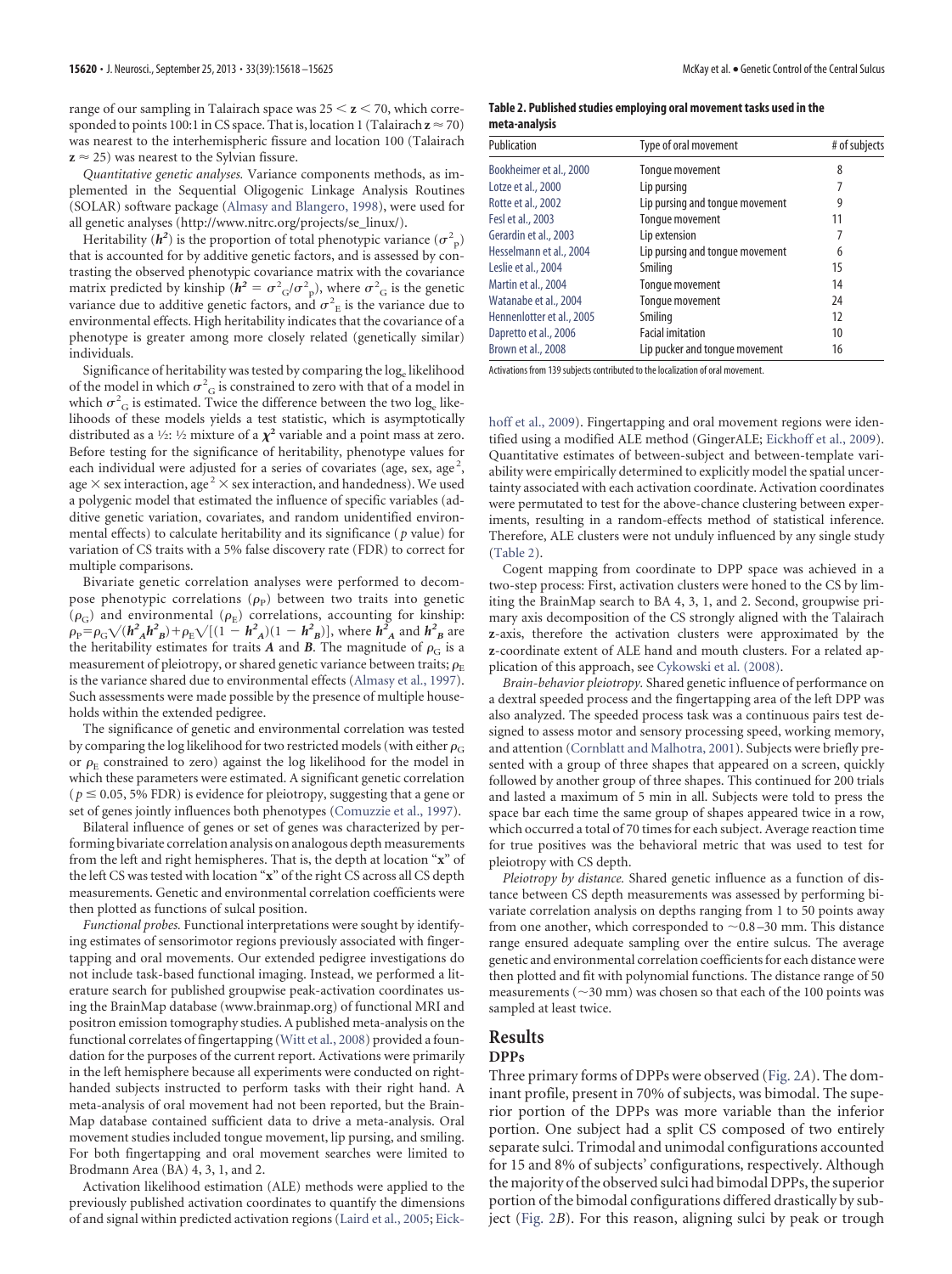

<span id="page-3-1"></span>**Figure 2.** DPPs from individual subjects. A, Data from three subjects demonstrates how DPPs varied: bimodal (double line), trimodal (dotted line), and unimodal (solid line). *B*, Data from three subjects demonstrates how bimodal DPPs varied. Note spikes in first and last 10 measurements.

would have introduced subjective observer dependence and inconsistently altered the position of traits with respect to the surrounding sensorimotor cortex. Additionally, the inferior peaks of bimodal configurations had some degree of natural alignment in native DPP space. Because there were three varying modal configurations within the extended pedigrees, mean depth by position should be interpreted cautiously and is displayed purely for comparison to previous reports [\(Fig. 3,](#page-3-0) light gray trace; [Cykowski](#page-6-9) [et al., 2008;](#page-6-9) [Hopkins et al., 2010\)](#page-6-10).

#### **Heritability of global and hemispheric phenotypes**

CS length and depth were significantly heritable globally. Length was more heritable in the right hemisphere; depth was more her-itable in the left [\(Table 1\)](#page-1-1). Age, age<sup>2</sup>, sex, age  $\times$  sex interaction, age<sup>2</sup>  $\times$  sex interaction, and handedness were included as covariates in all analyses. However, specific contributions of these covariates to hemispheric asymmetries are outside the scope of the current report and have been reported previously [\(Cykowski et](#page-6-9) [al., 2008;](#page-6-9) [Hopkins et al., 2010\)](#page-6-10). All of the covariates combined to account for 3– 8% of the phenotypic variance in all traits. Age, age<sup>2</sup>, sex, and their interactions were significant in genetic analyses of depth, but were only significant for length in the left hemisphere. Handedness did not account for a significant portion of variance in any of the analyses. Variations of peak location, peak depth, and number of peaks were uniformly nonheritable traits [\(Table 3\)](#page-1-1).



<span id="page-3-0"></span>**Figure 3.** Genetic influence of DPP structure and function. CS *h<sup>2</sup>* -DPPs from each hemisphere (left, black dashed trace; right, black solid trace; primary*y*-axis). For reference to previously published reports, the mean DPP across all subjects is also plotted by position (gray trace; secondary*y*-axis). Predicted activation areas for fingertapping (gray segment) and oral movement (black segment) are plotted just above the*x*-axis.

| Table 3. Heritability of global and hemispheric phenotypes |  |  |  |
|------------------------------------------------------------|--|--|--|
|------------------------------------------------------------|--|--|--|

| CS trait                        | $h^2 + \varsigma F$ | <i>p</i> value       | Covariate variance <sup>a</sup> |
|---------------------------------|---------------------|----------------------|---------------------------------|
| Average depth (left and right)  | $0.56 \pm 0.11$     | $2.9 \times 10^{-8}$ | 8%                              |
| Average length (left and right) | $0.66 \pm 0.12$     | $1.2 \times 10^{-9}$ | 4%                              |
| Left average depth              | $0.59 \pm 0.09$     | $10^{-7}$            | 6%                              |
| Right average depth             | $0.41 \pm 0.11$     | $10^{-5}$            | 6%                              |
| Left average length             | $0.47 \pm 0.12$     | $5 \times 10^{-6}$   | 4%                              |
| Right average length            | $0.60 \pm 0.12$     | $3 \times 10^{-7}$   | 3%                              |

Global phenotypes were calculated by averaging CS measurements from both hemispheres; hemispheric phenotypes were calculated by averaging measurements from each hemisphere separately. <sup>*o*</sup>Variance explained by demographic covariates: age, age  $^2$ , sex, age  $\times$  sex, and age  $^2\times$  sex, which were included in all genetic analyses.

#### **Genetic and functional analyses of DPPs**

Heritability of DPPs (h<sup>2</sup>-DPPs) varied by position and hemisphere [\(Fig. 3\)](#page-3-0). The values comprising the three peaks of each profile were significant ( $P_{avg} = 7E-4$ , 80/160 positions) after correcting for multiple comparisons. In the superior portion of the CS [\(Fig. 3\)](#page-3-0), the significant portions of the left and right  $h^2$ -DPPs were quite similar. However, three points in the right reached significance  $(x = 14, 16, 17)$  whereas the left did not contain significantly heritable depth in this region. The  $h^2$ -DPPs differed more so in the inferior portion [\(Fig. 3\)](#page-3-0). Specifically, the left had a trough that separated two prominent peaks ( $52 \le x \le 63$  and  $70 \le x \le 81$ ), while the right had one uninterrupted peak (60  $\le$  $x \le 80$ ). In general, the  $h^2$ -DPPs were qualitatively similar, although the right had an additional peak superiorly while the left had an additional peak inferiorly.

The locations of the peaks of the *h<sup>2</sup>* -DPPs were adjacent to specialized functional areas. The predominant superior portion of the *h<sup>2</sup>* -DPPs was encompassed by the predicted fingertapping area. Fingertapping activation mapped to  $25 \le x \le 47$  of the DPP [\(Fig. 3\)](#page-3-0), which corresponded to Talairach *z*-coordinates of  $~51 \le z \le 61$ . Nineteen published studies contributed to the mapping of this area. Oral movement activation mapped to  $57 \le$  $x \leq 85$  of the DPP [\(Fig. 3\)](#page-3-0), which corresponded to Talairach *z*-coordinates of  $\sim$ 31  $\leq$  **x**  $\leq$  45. The predominant inferior portion of the *h<sup>2</sup>* -DPPs coincided with the oral movement area. Twelve published studies contributed to the mapping of this area, involving lip pursing, tongue movement, or smiling. In general, lip pursing activation coordinates were superior to tongue movement coordinates, but there was overlap and the ALE analysis did not split the predicted region of interest (ROI) into separate clusters. Interestingly, the peaks of each DPP were not pleiotropic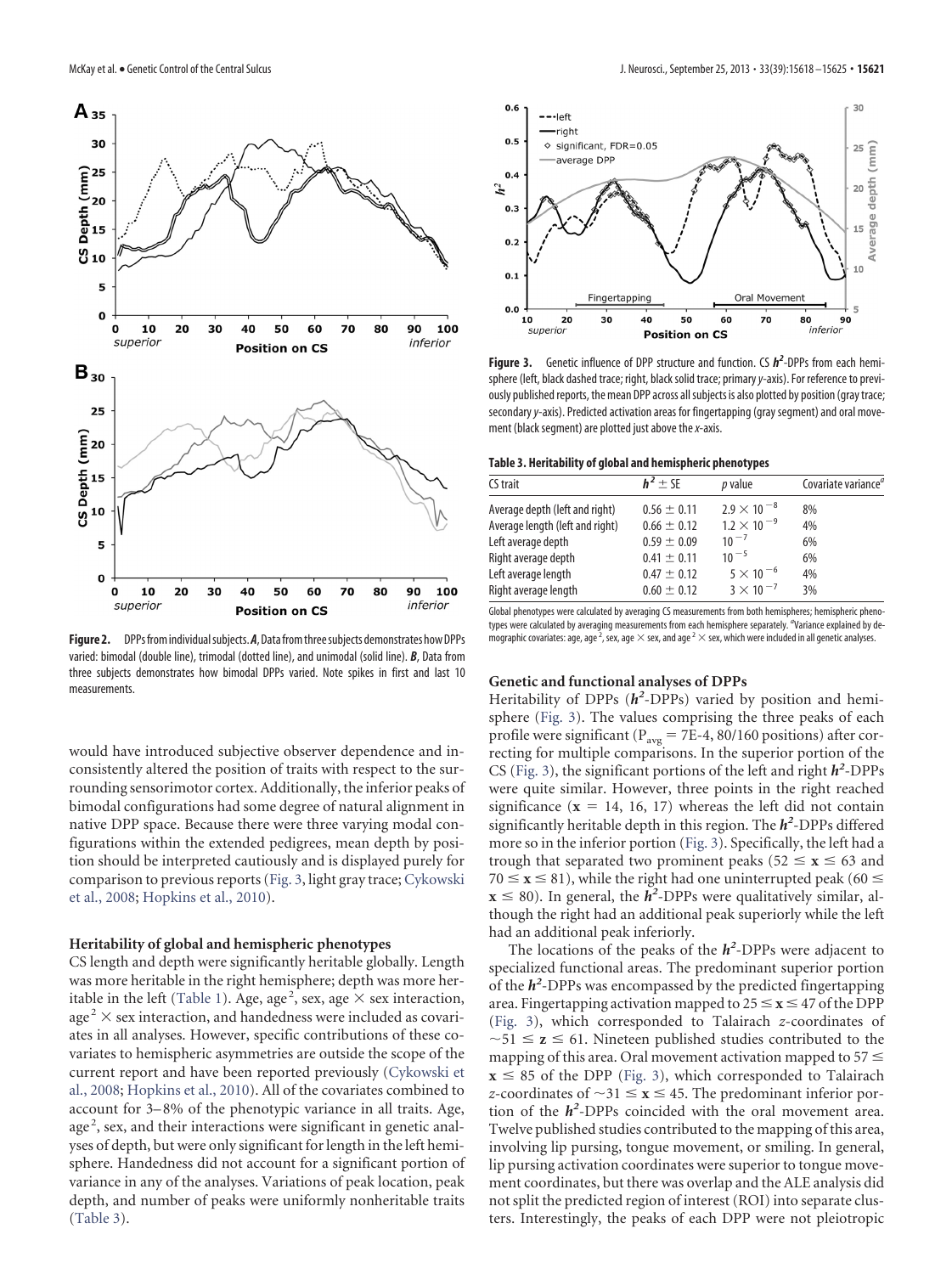

<span id="page-4-1"></span>**Figure 4.** Correlation of left and right DPP analogs. Common genetic and environmental influence of left and right analogous CS depth measurements. Correlation coefficients are plotted as a function of position on the profile. Shaded circles were significant, indicating pleiotropy  $(\rho_{G,avg}=0.88$ ,  $p_{avg}=0.009$ , FDR = 0.05). No environmental correlation coefficients reached significance ( $\rho_{\text{E,avg}} = 0.10$ ,  $p_{\text{avg}} = 0.17$ ;  $\triangle$ ).

with one another, suggesting that different gene sets contribute to depth in the hand and mouth regions.

Significant behavior-brain pleiotropy was found between average reaction time on a dextral speeded process task and the fingertapping area of the left DPP. Average reaction time across all subjects was 580 ms; average number of true positives was 57 of a possible 70. Pleiotropy was significant using two variations of CS depth. In one, the structural metric was average depth in the fingertapping area of the left DPP ( $\rho$ <sup>G</sup> = 0.5, *p* = 0.05). In the other variation, the structural metric was depth at the location of peak heritability within the fingertapping area of the DPP ( $\rho_G$  =  $0.6, p = 0.02$ .

Left and right analogous CS depth measurements were strongly pleiotropic [\(Fig. 4\)](#page-4-1). More specifically, evidence indicated that common genes or sets of genes influenced depth at position x of the left DPP and position x of the right DPP [\(Fig. 4,](#page-4-1)  $\rho_{\text{G,avg}} = 0.88$ ,  $p_{\text{avg}} = 0.009$ , filled circles). No position shared significant environmental influence ( $\rho_{E,\text{avg}} = 0.10$ ,  $p_{\text{avg}} = 0.17$ , open triangles). Nonsignificant genetic correlations (open circles) clustered near the middle of the DPP ( $43 \le x \le 50$ ) and in the inferior portion of the oral movement area (77  $\leq$  x  $\leq$  83).

The distance between CS depth measurements strongly affected bivariate correlation analyses [\(Fig. 5\)](#page-4-0) as the degree of shared genetic control fell off as a function of distance. Common genetic influence (filled circles) was best fit by a third-degree polynomial; common environmental influence (open triangles) was best fit by a fourth-degree polynomial. Common genetic influence reached a steady correlation value of  $\sim$ 0.4 at a distance of 30 sampling points, while common environmental influence continued to slope downward and was negative beyond a distance of  $\sim$  40 sampling points.

## **Discussion**

This experiment provides direct evidence that DPPs capture patterns of genetic influence on CS morphology. Heritability of CS depth varied as a function of position. The most heritable portions of the sulcus corresponded to specialized functions (fingertapping and oral movements). In addition, we found significant genetic correlation between performance on a speeded dextral task and CS depth within the finger movement region. Together, these findings strongly suggest that sulcal depth is influenced by genetic factors that reflect established functional organization of the cortex. Going forward, this motivates the use of DPPs to



<span id="page-4-0"></span>**Figure 5.** Genetic and environmental correlation by distance. Common genetic and environmental influence are plotted as functions of distance between CS depth measurements. Average correlation coefficients were plotted for depths that ranged from 1 to 50 points away from one another, which corresponded to  $\sim$  0.8 –30 mm.

characterize genetic underpinnings of brain structure and function.

#### **Relation to prior sulcal research**

[Lohmann et al. \(1999\)](#page-7-3) first indicated the influence of genetic factors on sulcal variability. However, this study included only 10 twin pairs without a control group and involved no formal genetic testing– co-twins were compared, then pairs were "shuffled" and the same groups of subjects were compared as unrelated pairs. It was concluded that sulcal similarity increased with sulcal depth significantly more so in monozygotic twins than unrelated pairs [\(Lohmann et al., 1999\)](#page-7-3). [Figure 3](#page-3-0) may indicate that *h*<sup>2</sup>-DPP peaks correspond to sulcal depth peaks in apparent support of Lohmann's conclusion. However, in light of [Figure 2,](#page-3-1) it is quite clear that individual subject data are far too variable to glean Lohmann's conclusion from [Figure 3'](#page-3-0)s average depth trace. Moreover, correlation of depth versus  $h^2$  in the current sample was not convincing ( $\mathbb{R}^2 = 0.2$ ; data not shown).

Algorithms for computing sulcal similarity across subjects have proven useful for group-level analysis [\(Lohmann et al.,](#page-7-25) [2008;](#page-7-25) [Im et al., 2010,](#page-6-36) [2011\)](#page-6-37), but do not yield meaningful neuroscientific traits on a per subject basis. Use of such algorithms in small twin samples suggest that sulcal features, such as depth peaks or troughs, are ideal for comparing or normalizing variance across subjects, and that landmarks in the beds of sulci inform an organizational framework of the brain. However, such landmarks are described quantitatively for each subject by DPPs and therefore directly translate to traits without statistical inference. Furthermore, DPPs describe the pith of sulcal morphology vis-a` vis surrounding brain structure and more readily lend to investigations of how genes influence the brain.

[Regis et al. \(2005\)](#page-7-26) proposed that a plis de passage, or hidden bridge of cortex partially buried within sulci, is biologically important, and that a sulcus that has a plis de passage should be split at the plis and treated as two separate components or roots. This is particularly relevant to the central sulcus, as its bed is traversed by the plis de passage de frontopariétal moyen [\(Broca, 1888\)](#page-6-38). Our results strongly recapitulate Regis' postulate, as *h<sup>2</sup>* -DPPs were bifid with peaks that corresponded to separable hand and mouth regions.

#### **Lateralization of function**

The prominent trough in the inferior portion of the left *h<sup>2</sup>* -DPP separates two inferior peaks, while the right *h<sup>2</sup>* -DPP only has one.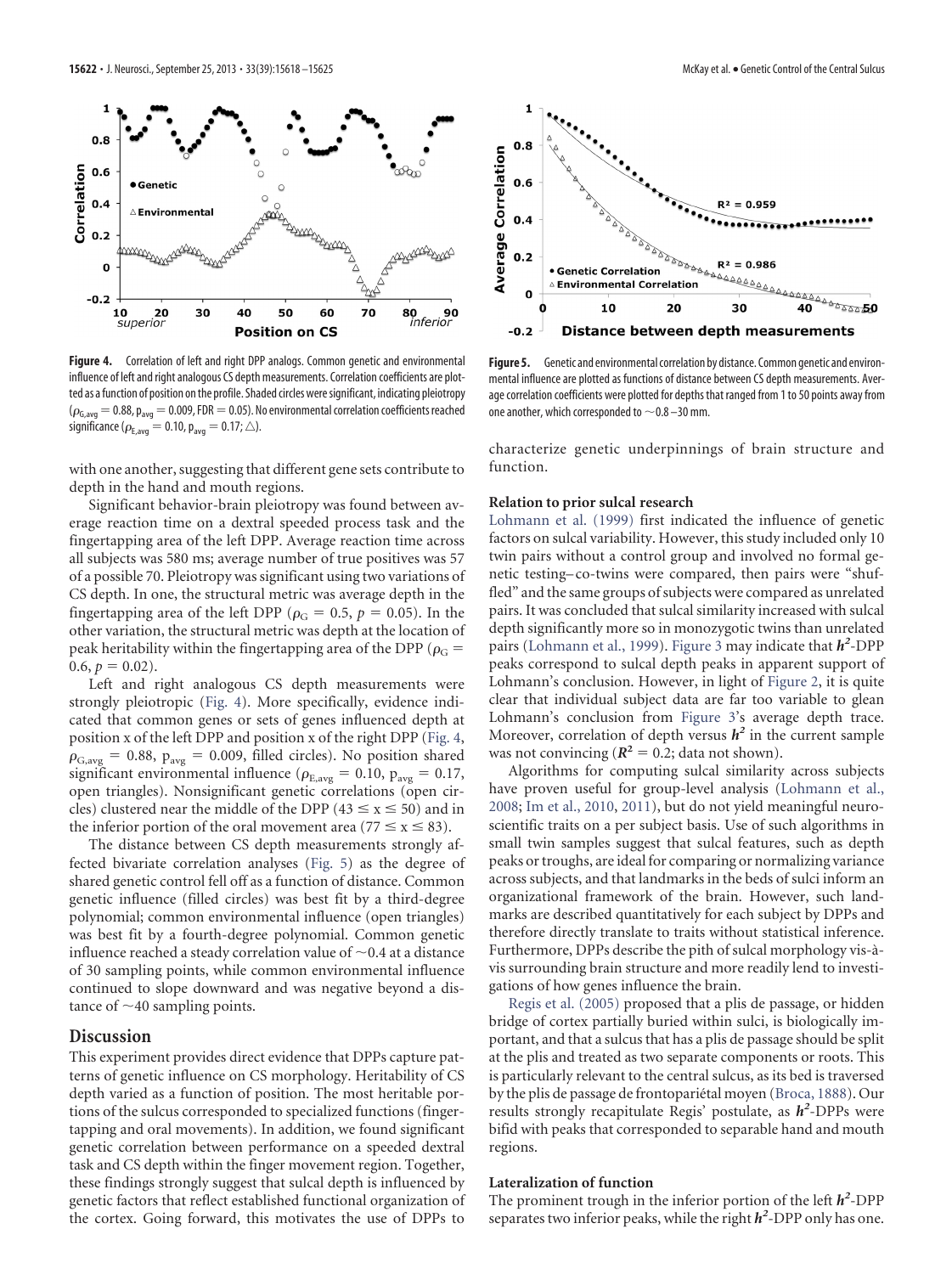We suggest that this asymmetry reflects increased genetic influence related to BA 6 in the left hemisphere. The presence of BA 6 in this portion of the CS was first noted by [Brodmann \(2006\)](#page-6-39) himself:

"Area 4 does not quite reach the lower end of the (central) sulcus; in many cases it stops 2–3 cm higher in the depths of the sulcus. Areas 4 and 6 undergo a gradual transition such that the identification of the line of transition is purely subjective and can only be determined from numerous individual brains."

These statements are especially relevant to the current report's focus on variance related to the depth of the sulcus in 467 brains. We suggest the left  $h^2$ -DPP in this portion of the CS is a reflection of genetically driven functional specialization in conjunction with the lateralization of speech [\(Damasio and Geschwind, 1984;](#page-6-40) [Devlin and Watkins, 2007\)](#page-6-41). [Kell et al. \(2011\)](#page-6-42) postulated that lateralization of speech starts in the left sensory cortex and is maintained in the motor cortex. Findings indicated that the articulatory somatosensory cortex was one of only two regions that showed a strong left lateralization during speech preparation. Herein, this was one of only two regions that did not share bilateral genetic influence [\(Fig. 4\)](#page-4-1). Our meta-analytic oral movement ROI did not draw upon speech activations, therefore we can only speculate on this matter. However, a genetic component of lateralized speech is supported circumstantially by our finding that the localization of oral movements corresponds to Brodmann's cytoarchitectonic split and Kell's theory of left somatosensorybased speech lateralization.

#### **Implications for the field of imaging genetics**

From genetic analysis of an extremely identifiable and well understood feature of the brain, we sought general rules that may apply to less understood brain regions. For this purpose, we describe three broad ranging principles. First, a "distance rule" suggests that topographically distant cortical traits are genetically distant, while traits that are near one another share a greater degree of genetic influence. Second, hemispheric counterparts of the CS were strongly pleiotropic (and not under common environmental influence) despite heavily lateralized dexterity within our sample (>90% right-handed). This suggests that genetic influence follows a "symmetry rule" in that a feature in one hemisphere is likely under the control of the same genes or sets of genes as the analogous feature in the opposite hemisphere. Thirdly, we propose that heritability peaks along DPPs are indices of genetically controlled functional specialization, even within the same cytoarchitectonic regions (BA 4, 3, 1, 2). This suggests that genetic influence follows a "functional specialization rule." Furthermore, genetic and environmental effects within these regions should be more detectable than in other functional regions by the homuncular principle that highly specialized regions are allocated more cortical area. Setting forth hypotheses derived from and tested within brain traits where neuroscientific principles are commonly regarded will aid the study of function and dysfunction in less understood brain regions.

The symmetry rule strongly recapitulates a key aspects of the first cortical atlas constructed entirely from genetic information [\(Chen et al., 2012\)](#page-6-43). Therein, 5124 vertexwise measurements of cortical surface area were genetically clustered, yielding a genetic correlation map where hemispheric symmetry is a predominant feature. This implies that lateralization may take place by other means, such as gene penetrance, expression, or untested environmental influence.

The distance rule may represent systems-level ramifications of the proto-map hypothesis, which states that developmental projections from the ventricular zone map neurons to predefined layers of cytoarchitectonic areas [\(Rakic, 1988\)](#page-7-27). Broadening Rakic's theory from neurons to sulci implies that proliferative units are also responsible for the brain's distinctive and species-specific macroscopic architecture. If true, image-based DPPs are an extremely powerful phenotype in that the characterization of ontogenetic factors, as described by Rakic, are beyond the resolution of MRI and too invasive for *in vivo* human research, while sulci are detectable as early as the 12th week of gestation [\(Zhang et al.,](#page-7-11) [2013\)](#page-7-11) with innocuous MRI procedures.

Phenotypes are often tested in abundance without regard to hypotheses or structure–function relationships. An alternative approach is selecting, modeling, and evaluating potential phenotypes based on the ability to test neuroscience driven hypotheses. Though seemingly apparent, this notion is a drastic deviation from modern high-profile methods, such as testing every voxel in an image for genome-wide association. Not only does such a broad net increase type 1 error, it also undermines a century of neuroscience research with a moot question: do genetic variants influence image voxels? Because the actions of genes are largely unknown, phenotypes should represent neuroscientific truth, as we presume, instead of an arbitrary aspect of image processing. The notion that heritability peaks are indices of genetically controlled functional specialization is a strong indication that findings from 25 years of functional imaging research should be used to help define traits for gene discovery. From a genetics standpoint, traits that represent genetic clusters [e.g., the Chen subdivisions [\(Chen, 2012\)](#page-6-43) and hand/mouth regions of DPPs] garner greater statistical power for gene identification studies and have a fundamental neuroscientific component from which we can further our understanding of how genes influence neuroscientific traits.

#### **Application to other sulci**

Phenotypes from DPPs of sulci that are long and rarely interrupted will likely yield optimal results. Specifically, the collateral, callosal, calcarine, parieto-occipital, and central sulci are  $>$ 90% likely to be continuous [\(Ono et al., 1990\)](#page-7-28). Strong association with adjacent BAs is also characteristic of these sulci. In contrast, the precentral and inferior temporal sulci are almost always interrupted, which would complicate the comparison of DPPs across subjects.

#### **Gene discovery**

The current study does not provide information concerning the identity of the causal genes that influence the brain. However, it does provide substantial evidence that there are genes involved in the development of the CS and that image-based DPPs are sensitive to genetic mediation. Identification of these genes will provide an important vantage point for understanding the brain's intrinsic genetic architecture.

#### <span id="page-5-2"></span>**References**

- Almasy L, Blangero J (1998) Multipoint quantitative-trait linkage analysis in general pedigrees. Am J Hum Genet 62:1198 –1211. [CrossRef](http://dx.doi.org/10.1086/301844) [Medline](http://www.ncbi.nlm.nih.gov/pubmed/9545414)
- <span id="page-5-3"></span>Almasy L, Dyer TD, Blangero J (1997) Bivariate quantitative trait linkage analysis: pleiotropy versus co-incident linkages. Genet Epidemiol 14:953– 958. [CrossRef](http://dx.doi.org/10.1002/(SICI)1098-2272(1997)14:6<953::AID-GEPI65>3.0.CO%3B2-K) [Medline](http://www.ncbi.nlm.nih.gov/pubmed/9433606)
- <span id="page-5-0"></span>Amunts K, Schlaug G, Jäncke L, Steinmetz H, Schleicher A, Dabringhaus A, Zilles K (1997) Motor cortex and hand motor skills: structural compliance in the human brain. Hum Brain Mapp 5:206 –215. [CrossRef](http://dx.doi.org/10.1002/(SICI)1097-0193(1997)5:3<206::AID-HBM5>3.0.CO%3B2-7) [Medline](http://www.ncbi.nlm.nih.gov/pubmed/20408216)
- <span id="page-5-1"></span>Aoki T, Tsuda H, Takasawa M, Osaki Y, Oku N, Hatazawa J, Kinoshita H (2005) The effect of tapping finger and mode differences on cortical and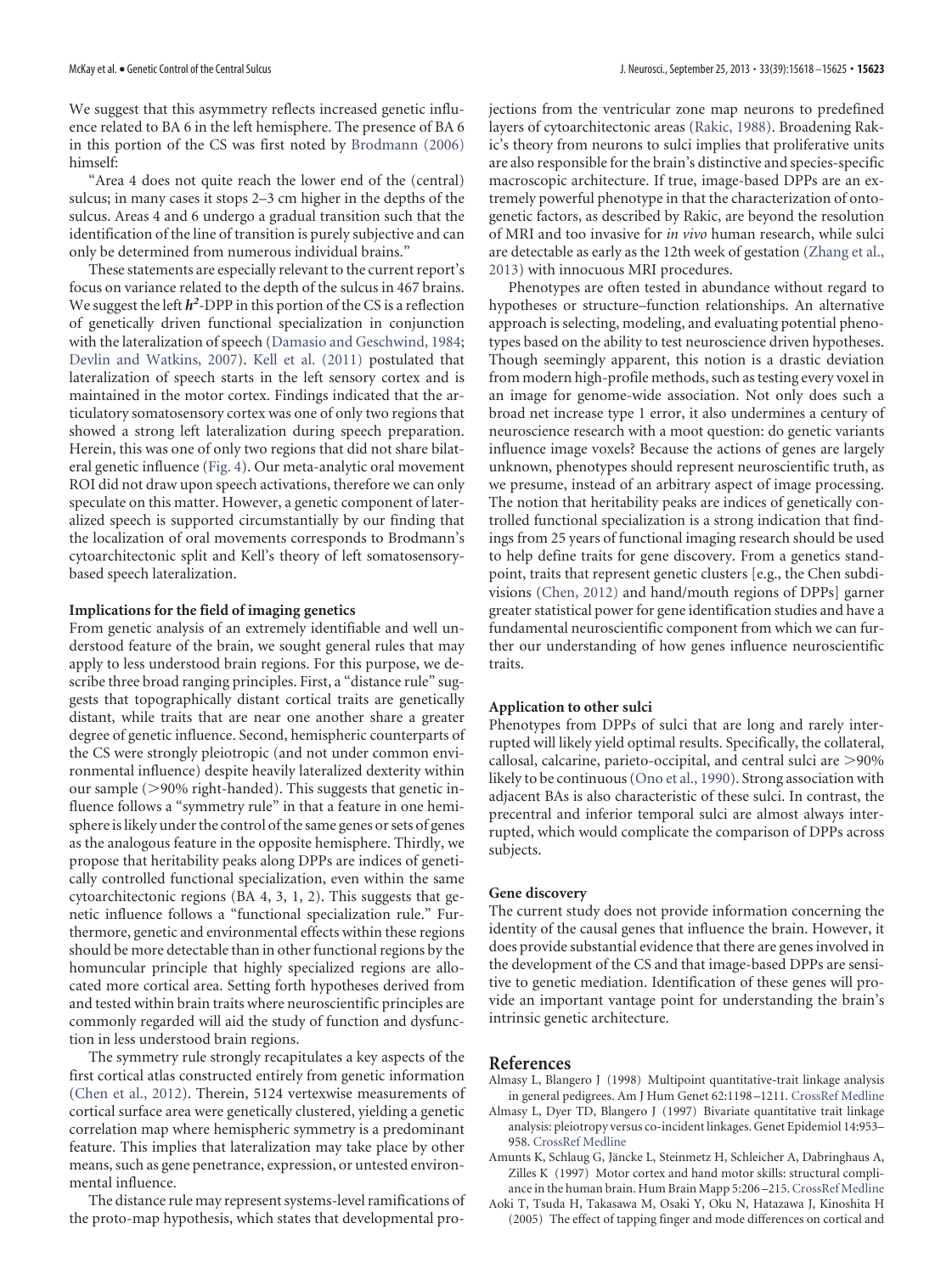subcortical activities: a PET study. Exp Brain Res 160:375–383. [CrossRef](http://dx.doi.org/10.1007/s00221-004-2008-9) [Medline](http://www.ncbi.nlm.nih.gov/pubmed/15368088)

- <span id="page-6-32"></span><span id="page-6-4"></span>Blangero J (2004) Localization and identification of human quantitative trait loci: king harvest has surely come. Curr Opin Genet Dev 14:233–240. [CrossRef](http://dx.doi.org/10.1016/j.gde.2004.04.009) [Medline](http://www.ncbi.nlm.nih.gov/pubmed/15172664)
- <span id="page-6-11"></span>Blinkenberg M, Bonde C, Holm S, Svarer C, Andersen J, Paulson OB, Law I (1996) Rate dependence of regional cerebral activation during performance of a repetitive motor task: a PET study. J Cereb Blood Flow Metab 16:794 – 803. [Medline](http://www.ncbi.nlm.nih.gov/pubmed/8784224)
- <span id="page-6-28"></span>Bookheimer SY, Zeffiro TA, Blaxton TA, Gaillard PW, Theodore WH (2000) Activation of language cortex with automatic speech tasks. Neurology 55:1151–1157. [CrossRef](http://dx.doi.org/10.1212/WNL.55.8.1151) [Medline](http://www.ncbi.nlm.nih.gov/pubmed/11071493)

- <span id="page-6-39"></span>Brodmann K (2006) The description of individual maps. In: Localization in the cerebral cortex (Garey LJ, trans), pp 111–112. New York: Springer Science+Business Media. (Original work published 1909)
- <span id="page-6-35"></span>Brown S, Ngan E, Liotti M (2008) A larynx area in the human motor cortex. Cereb Cortex 18:837– 845. [CrossRef](http://dx.doi.org/10.1093/cercor/bhm131) [Medline](http://www.ncbi.nlm.nih.gov/pubmed/17652461)
- <span id="page-6-43"></span>Chen CH, Gutierrez ED, Thompson W, Panizzon MS, Jernigan TL, Eyler LT, Fennema-Notestine C, Jak AJ, Neale MC, Franz CE, Lyons MJ, Grant MD, Fischl B, Seidman LJ, Tsuang MT, Kremen WS, Dale AM (2012) Hierarchical genetic organization of human cortical surface area. Science 335: 1634 –1636. [CrossRef](http://dx.doi.org/10.1126/science.1215330) [Medline](http://www.ncbi.nlm.nih.gov/pubmed/22461613)
- <span id="page-6-24"></span>Comuzzie AG, Mahaney MC, Almasy L, Dyer TD, Blangero J (1997) Exploiting pleiotropy to map genes for oligogenic phenotypes using extended pedigree data. Genet Epidemiol 14:975–980. [CrossRef](http://dx.doi.org/10.1002/(SICI)1098-2272(1997)14:6<975::AID-GEPI69>3.0.CO%3B2-I) [Medline](http://www.ncbi.nlm.nih.gov/pubmed/9433610)
- <span id="page-6-27"></span>Cornblatt BA, Malhotra AK (2001) Impaired attention as an endophenotype for molecular genetic studies of schizophrenia. Am J Med Genet 105:11–15. [CrossRef](http://dx.doi.org/10.1002/1096-8628(20010108)105:1<11::AID-AJMG1045>3.0.CO%3B2-G) [Medline](http://www.ncbi.nlm.nih.gov/pubmed/11424979)
- <span id="page-6-9"></span>Cykowski MD, Coulon O, Kochunov PV, Amunts K, Lancaster JL, Laird AR, Glahn DC, Fox PT (2008) The central sulcus: an observer-independent characterization of sulcal landmarks and depth asymmetry. Cereb Cortex 18:1999 –2009. [CrossRef](http://dx.doi.org/10.1093/cercor/bhm224) [Medline](http://www.ncbi.nlm.nih.gov/pubmed/18071195)
- <span id="page-6-40"></span>Damasio AR, Geschwind N (1984) The neural basis of language. Annu Rev Neurosci 7:127–147. [CrossRef](http://dx.doi.org/10.1146/annurev.ne.07.030184.001015) [Medline](http://www.ncbi.nlm.nih.gov/pubmed/6370077)
- <span id="page-6-34"></span>Dapretto M, Davies MS, Pfeifer JH, Scott AA, Sigman M, Bookheimer SY, Iacoboni M (2006) Understanding emotions in others: mirror neuron dysfunction in children with autism spectrum disorders. Nat Neurosci 9:28 –30. [CrossRef](http://dx.doi.org/10.1038/nn1611) [Medline](http://www.ncbi.nlm.nih.gov/pubmed/16327784)
- <span id="page-6-21"></span>De Luca M, Smith S, De Stefano N, Federico A, Matthews PM (2005) Blood oxygenation level-dependent contrast resting state networks are relevant to functional activity in the neocortical sensorimotor system. Exp Brain Res 167:587–594. [CrossRef](http://dx.doi.org/10.1007/s00221-005-0059-1) [Medline](http://www.ncbi.nlm.nih.gov/pubmed/16284751)
- <span id="page-6-22"></span>Denslow S, Lomarev M, George MS, Bohning DE (2005) Cortical and subcortical brain effects of transcranial magnetic stimulation (TMS)-induced movement: an interleaved TMS/functional magnetic resonance imaging study. Biol Psychiatry 57:752–760. [CrossRef](http://dx.doi.org/10.1016/j.biopsych.2004.12.017) [Medline](http://www.ncbi.nlm.nih.gov/pubmed/15820232)
- <span id="page-6-41"></span>Devlin JT, Watkins KE (2007) Stimulating language: insights from TMS. Brain 130:610-622. [CrossRef](http://dx.doi.org/10.1093/brain/awl331) [Medline](http://www.ncbi.nlm.nih.gov/pubmed/17138570)
- <span id="page-6-26"></span>Eickhoff SB, Laird AR, Grefkes C, Wang LE, Zilles K, Fox PT (2009) Coordinate-based activation likelihood estimation meta-analysis of neuroimaging data: a random-effects approach based on empirical estimates of spatial uncertainty. Hum Brain Mapp 30:2907–2926.[CrossRef](http://dx.doi.org/10.1002/hbm.20718) [Medline](http://www.ncbi.nlm.nih.gov/pubmed/19172646)
- <span id="page-6-29"></span>Fesl G, Moriggl B, Schmid UD, Naidich TP, Herholz K, Yousry TA (2003) Inferior central sulcus: variations of anatomy and function on the example of the motor tongue area. Neuroimage 20:601– 610. [CrossRef](http://dx.doi.org/10.1016/S1053-8119(03)00299-4) [Medline](http://www.ncbi.nlm.nih.gov/pubmed/14527621)
- <span id="page-6-3"></span>Francke U (1999) Williams-Beuren syndrome: genes and mechanisms. Hum Mol Genet 8:1947–1954. [CrossRef](http://dx.doi.org/10.1093/hmg/8.10.1947) [Medline](http://www.ncbi.nlm.nih.gov/pubmed/10469848)
- <span id="page-6-2"></span>Galaburda AM, Schmitt JE, Atlas SW, Eliez S, Bellugi U, Reiss AL (2001) Dorsal forebrain anomaly in Williams syndrome. Arch Neurol 58:1865– 1869. [CrossRef](http://dx.doi.org/10.1001/archneur.58.11.1865) [Medline](http://www.ncbi.nlm.nih.gov/pubmed/11708996)
- <span id="page-6-14"></span>Gelnar PA, Krauss BR, Sheehe PR, Szeverenyi NM, Apkarian AV (1999) A comparative fMRI study of cortical representations for thermal painful, vibrotactile, and motor performance tasks. Neuroimage 10:460 – 482. [CrossRef](http://dx.doi.org/10.1006/nimg.1999.0482) [Medline](http://www.ncbi.nlm.nih.gov/pubmed/10493903)
- <span id="page-6-15"></span>Gerardin E, Sirigu A, Lehéricy S, Poline JB, Gaymard B, Marsault C, Agid Y, Le Bihan D (2000) Partially overlapping neural networks for real and imagined hand movements. Cereb Cortex 10:1093–1104. [CrossRef](http://dx.doi.org/10.1093/cercor/10.11.1093) [Medline](http://www.ncbi.nlm.nih.gov/pubmed/11053230)
- <span id="page-6-30"></span>Gerardin E, Lehéricy S, Pochon JB, Tézenas du Montcel S, Mangin JF, Poupon F, Agid Y, Le Bihan D, Marsault C (2003) Foot, hand, face and eye representation in the human striatum. Cereb Cortex 13:162–169. [CrossRef](http://dx.doi.org/10.1093/cercor/13.2.162) [Medline](http://www.ncbi.nlm.nih.gov/pubmed/12507947)
- <span id="page-6-1"></span>Hammond G (2002) Correlates of human handedness in primary motor cortex: a review and hypothesis. Neurosci Biobehav Rev 26:285–292. [CrossRef](http://dx.doi.org/10.1016/S0149-7634(02)00003-9) [Medline](http://www.ncbi.nlm.nih.gov/pubmed/12034131)
- <span id="page-6-33"></span>Hennenlotter A, Schroeder U, Erhard P, Castrop F, Haslinger B, Stoecker D, Lange KW, Ceballos-Baumann AO (2005) A common neural basis for receptive and expressive communication of pleasant facial affect. Neuroimage 26:581–591. [CrossRef](http://dx.doi.org/10.1016/j.neuroimage.2005.01.057) [Medline](http://www.ncbi.nlm.nih.gov/pubmed/15907315)
- <span id="page-6-31"></span>Hesselmann V, Sorger B, Lasek K, Guntinas-Lichius O, Krug B, Sturm V, Goebel R, Lackner K (2004) Discriminating the cortical representation sites of tongue and up movement by functional MRI. Brain Topogr 16: 159 –167. [Medline](http://www.ncbi.nlm.nih.gov/pubmed/15162913)
- <span id="page-6-10"></span>Hopkins WD, Coulon O, Mangin JF (2010) Observer-independent characterization of sulcal landmarks and depth asymmetry in the central sulcus of the chimpanzee brain. Neuroscience 171:544 –551. [CrossRef](http://dx.doi.org/10.1016/j.neuroscience.2010.07.018) [Medline](http://www.ncbi.nlm.nih.gov/pubmed/20813164)
- <span id="page-6-0"></span>Horsley V, Schafer EA (1888) A record of experiments upon the functions of the cerebral cortex. Phil Trans Roy Soc Lond B Biol Sci 179:1– 45.
- <span id="page-6-36"></span>Im K, Jo HJ, Mangin JF, Evans AC, Kim SI, Lee JM (2010) Spatial distribution of deep sulcal landmarks and hemispherical asymmetry on the cortical surface. Cereb Cortex 20:602– 611. [CrossRef](http://dx.doi.org/10.1093/cercor/bhp127) [Medline](http://www.ncbi.nlm.nih.gov/pubmed/19561060)
- <span id="page-6-37"></span>Im K, Pienaar R, Lee JM, Seong JK, Choi YY, Lee KH, Grant PE (2011) Quantitative comparison and analysis of sulcal patterns using sulcal graph matching: a twin study. Neuroimage 57:1077–1086. [CrossRef](http://dx.doi.org/10.1016/j.neuroimage.2011.04.062) [Medline](http://www.ncbi.nlm.nih.gov/pubmed/21596139)
- <span id="page-6-18"></span>Indovina I, Sanes JN (2001) Combined visual attention and finger movement effects on human brain representations. Exp Brain Res 140:265– 279. [CrossRef](http://dx.doi.org/10.1007/s002210100796) [Medline](http://www.ncbi.nlm.nih.gov/pubmed/11681302)
- <span id="page-6-16"></span>Jäncke L, Loose R, Lutz K, Specht K, Shah NJ (2000a) Cortical activations during paced finger-tapping applying visual and auditory pacing stimuli. Brain Res Cogn Brain Res 10:51– 66. [CrossRef](http://dx.doi.org/10.1016/S0926-6410(00)00022-7) [Medline](http://www.ncbi.nlm.nih.gov/pubmed/10978692)
- <span id="page-6-17"></span>Jäncke L, Peters M, Himmelbach M, Nösselt T, Shah J, Steinmetz H (2000b) fMRI study of bimanual coordination. Neuropsychologia 38:164 –174. [CrossRef](http://dx.doi.org/10.1016/S0028-3932(99)00062-7) [Medline](http://www.ncbi.nlm.nih.gov/pubmed/10660227)
- <span id="page-6-12"></span>Joliot M, Crivello F, Badier JM, Diallo B, Tzourio N, Mazoyer B (1998) Anatomical congruence of metabolic and electromagnetic activation signals during a self-paced motor task: a combined PET-MEG study. Neuroimage 7:337–351. [CrossRef](http://dx.doi.org/10.1006/nimg.1998.0333) [Medline](http://www.ncbi.nlm.nih.gov/pubmed/9626674)
- <span id="page-6-13"></span>Joliot M, Papathanassiou D, Mellet E, Quinton O, Mazoyer N, Courtheoux P, Mazoyer B (1999) FMRI and PET of self-paced finger movement: comparison of intersubject stereotaxic averaged data. Neuroimage 10:430 – 447. [CrossRef](http://dx.doi.org/10.1006/nimg.1999.0483) [Medline](http://www.ncbi.nlm.nih.gov/pubmed/10493901)
- <span id="page-6-42"></span>Kell CA, Morillon B, Kouneiher F, Giraud AL (2011) Lateralization of speech production starts in sensory cortices—a possible sensory origin of cerebral left dominance for speech. Cereb Cortex 21:932–937. [CrossRef](http://dx.doi.org/10.1093/cercor/bhq167) [Medline](http://www.ncbi.nlm.nih.gov/pubmed/20833698)
- <span id="page-6-6"></span>Kochunov P, Lancaster J, Thompson P, Toga AW, Brewer P, Hardies J, Fox P (2002) An optimized individual target brain in the Talairach coordinate system. Neuroimage 17:922–927. [CrossRef](http://dx.doi.org/10.1006/nimg.2002.1084) [Medline](http://www.ncbi.nlm.nih.gov/pubmed/12377166)
- <span id="page-6-5"></span>Kochunov P, Lancaster JL, Glahn DC, Purdy D, Laird AR, Gao F, Fox P (2006) Retrospective motion correction protocol for high-resolution anatomical MRI. Hum Brain Mapp 27:957–962. [CrossRef](http://dx.doi.org/10.1002/hbm.20235) [Medline](http://www.ncbi.nlm.nih.gov/pubmed/16628607)
- <span id="page-6-7"></span>Kochunov P, Glahn DC, Fox PT, Lancaster JL, Saleem K, Shelledy W, Zilles K, Thompson PM, Coulon O, Mangin JF, Blangero J, Rogers J (2010) Genetics of primary cerebral gyrification: heritability of length, depth and area of primary sulci in an extended pedigree of Papio baboons. Neuroimage 53:1126 –1134. [Medline](http://www.ncbi.nlm.nih.gov/pubmed/20035879)
- <span id="page-6-8"></span>Kochunov P, Rogers W, Mangin JF, Lancaster J (2012) A library of cortical morphology analysis tools to study development, aging and genetics of cerebral cortex. Neuroinformatics 10:81–96. [CrossRef](http://dx.doi.org/10.1007/s12021-011-9127-9) [Medline](http://www.ncbi.nlm.nih.gov/pubmed/21698393)
- <span id="page-6-19"></span>Kuhtz-Buschbeck JP, Mahnkopf C, Holzknecht C, Siebner H, Ulmer S, Jansen O (2003) Effector-independent representations of simple and complex imagined finger movements: a combined fMRI and TMS study. Eur J Neurosci 18:3375–3387. [CrossRef](http://dx.doi.org/10.1111/j.1460-9568.2003.03066.x) [Medline](http://www.ncbi.nlm.nih.gov/pubmed/14686911)
- <span id="page-6-25"></span>Laird AR, Fox PM, Price CJ, Glahn DC, Uecker AM, Lancaster JL, Turkeltaub PE, Kochunov P, Fox PT (2005) ALE meta-analysis: controlling the false discovery rate and performing statistical contrasts. Hum Brain Mapp 25:155–164. [CrossRef](http://dx.doi.org/10.1002/hbm.20136) [Medline](http://www.ncbi.nlm.nih.gov/pubmed/15846811)
- <span id="page-6-23"></span>Lehéricy S, Bardinet E, Tremblay L, Van de Moortele PF, Pochon JB, Dormont D, Kim DS, Yelnik J, Ugurbil K (2006) Motor control in basal ganglia circuits using fMRI and brain atlas approaches. Cereb Cortex 16:149 –161. [Medline](http://www.ncbi.nlm.nih.gov/pubmed/15858164)
- <span id="page-6-20"></span>Lerner A, Shill H, Hanakawa T, Bushara K, Goldfine A, Hallett M (2004) Regional cerebral blood flow correlates of the severity of writer's cramp symptoms. Neuroimage 21:904 –913. [CrossRef](http://dx.doi.org/10.1016/j.neuroimage.2003.10.019) [Medline](http://www.ncbi.nlm.nih.gov/pubmed/15006657)

<span id="page-6-38"></span>Broca P (1888) Mémoires d'anthropologie. Paris: Reinwald.